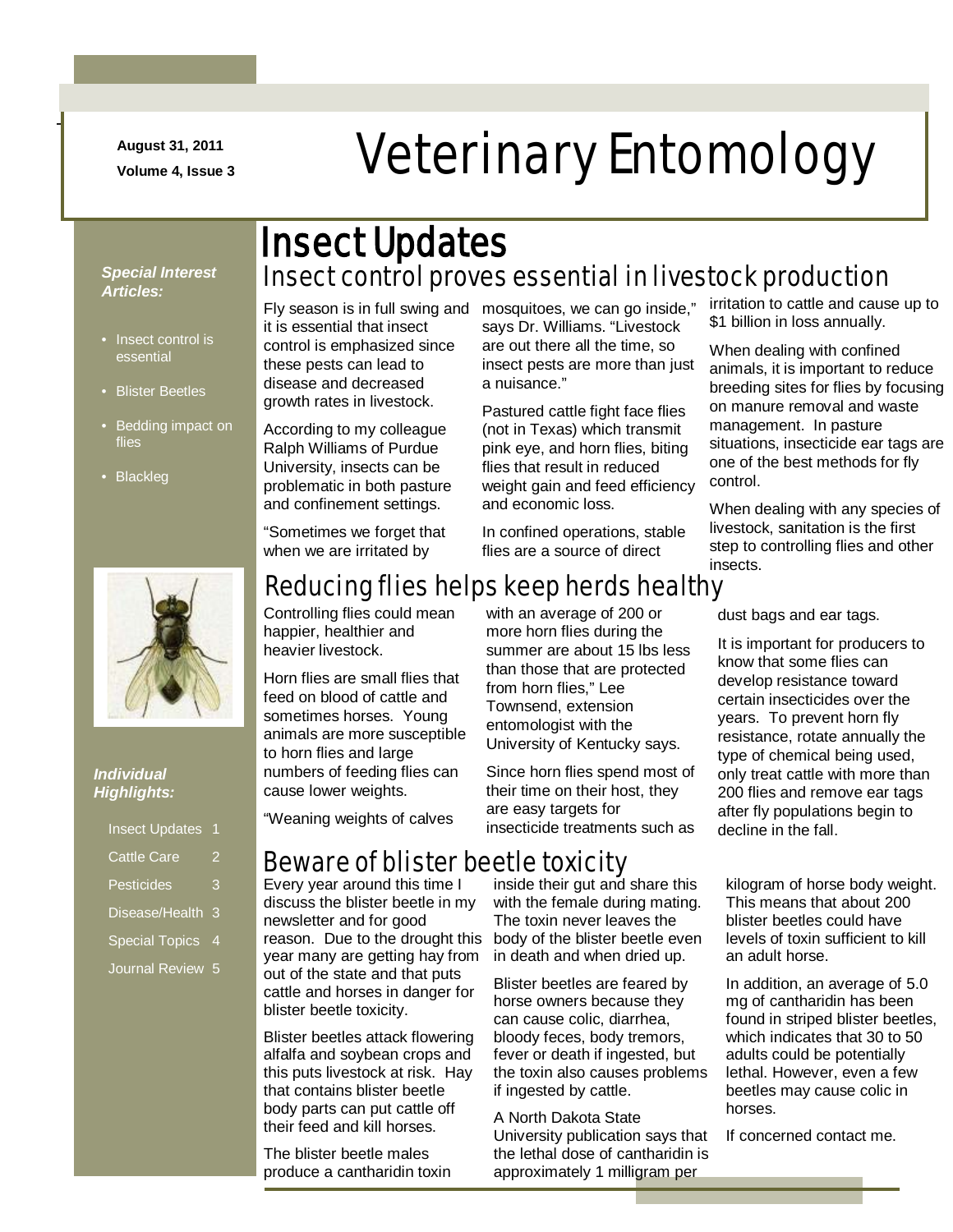## Veterinary Entomology Page 2 of 6



*"In the 2010 study pine shavings produced significant numbers of stable flies; however sawdust still produced the fewest."* Jessica Starcevich





**Livestock** Veterinary Entomology can now be found on the social media network - FACEBOOK.

[Like](http://www.facebook.com/home.php#!/pages/Livestock-Veterinary-Entomology/167510926643206) the page to find out more.

I hope to provide more up to the minute information on topics and insects that are important to the livestock veterinary market.

## Bedding choices impact fly control Cattle Care

Stable flies and house flies harm dairy cattle and develop as maggots in moist organic debris and are readily found in calf bedding. Research conducted by the University of Minnesota looked to see which source of bedding was a better choice for fly control.

Research pens were cleaned

sawdust for 12 weeks. Additional bedding was added as needed.

Heifer growth and cleanliness was not affected by bedding source.

Samples from the bedding packs indicated that pine shavings and hardwood sawdust contained fewer developing house flies and

Researchers in Belgium tested milk samples and found that *Staph. chromogenes, Staph. simulans* and *Staph. xylosus* induced an increase in somatic cell count that is comparable with that of *Staph. aureus.* 

stable flies than pens with straw bedding.

Although the straw had greater numbers of flies it also had larger numbers of beneficial flykilling wasps.

It is best to use sawdust when possible but straw is economical. Although straw will produce more flies it will also produce more natural beneficial wasps.

The group concluded that all CNS are minor pathogens but special attention should be given to the previously listed species because of their impact on somatic cell count.

and ranchers affect by the drought.

Policy changes:

- FSA is permitting farmers & ranchers to extend emergency grazing period from 9/31 to 10/31, without additional payment reduction

- FSA will allow producers to utilize harvested hay from expiring CRP acres

that is and how one would go about establishing a successful relationship with their local veterinarian.

The key point mentioned is that everyone should establish an everyday working relationship with their veterinarian and set up regular visits, don't just expect your veterinarian to drop everything for you after hours when they don't even know who you are.

#### and then bedded with straw, pine-shavings or hardwood

Mastitis-causing organisms matter

Research published in the May J*ournal of Dairy Science* says that it makes a difference as to which coagulase-negative *staphylococcus* (CNS) species infects cows in a herd.

## Water concerns / Drought assistance

Cattle across Texas are dying after drinking too much water. There are no hard numbers for this impact but reports are on the rise.

Cattle being moved from withered pastures to new ones are taking in too much water too Agency (FSA) will modify quickly and dying within minutes. This is known as water intoxication and it can

## Working with your veterinarian

In keeping with tradition of mentioning cattle issues in addition to insect related topics, I wanted to highlight this article. I have referenced it so those interested in more information can look it up directly. [http://www.cattlenetwork.com](http://www.cattlenetwork.com/cattle-resources/baby-calf-health/Working-with-your-veterinarian-122845874.html)

[/cattle-resources/baby-calf](http://www.cattlenetwork.com/cattle-resources/baby-calf-health/Working-with-your-veterinarian-122845874.html)[health/Working-with-your](http://www.cattlenetwork.com/cattle-resources/baby-calf-health/Working-with-your-veterinarian-122845874.html)[veterinarian-122845874.html](http://www.cattlenetwork.com/cattle-resources/baby-calf-health/Working-with-your-veterinarian-122845874.html)

I felt this article had some

occur in humans too. Too much water can throw off cell chemistry and lead to death. On another note, USDA Secretary of Agriculture Tom

Vilsack announced in early August that the Farm Service Conservation Reserve Program (CRP) policies to provide additional help to those farmers

good points that all cattle owners should take into consideration with dealing with their local veterinarian or when trying to gain a relationship with their local veterinarian.

As many of you know, it is becoming harder and harder to find rural veterinarians that are able and willing to come to the farm during an emergency. This article does a great job of discussing why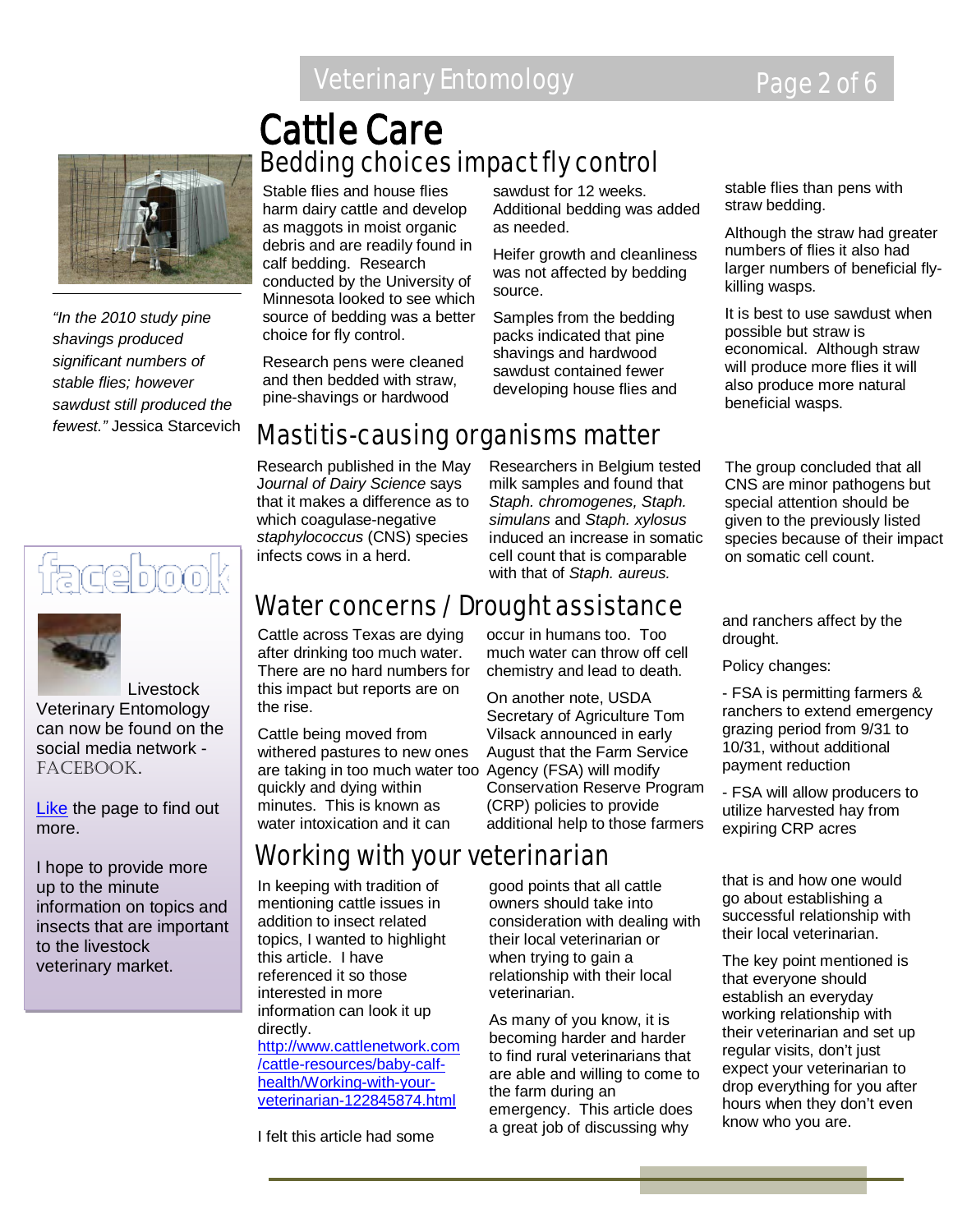## Registrants Request Voluntary Cancellation of Dicofol Pesticides Update/Outlook

Memorandum of Agreement with EPA dated May 17, 2011, the registrants of dicofol requested voluntary cancellation of all their dicofol registrations.

Dicofol is the last organochlorine pesticide to go through a cancellation process to terminate all its remaining uses in the U.S.

Agan Chemical Manufacturing, Ltd. and Makhteshim Agan of North America, Inc., have ceased all production of dicofol as of May 17, 2011 and have

agreed to cease all sales and distribution of the pesticide by October 31, 2013.

Dicofol is a registered as a miticide on cotton and several other agricultural crops and on non-residential lawns and ornamentals.



## Blackleg may be a concern in drought conditions Human & Animal Disease & Health

With the current drought conditions Texas and other states are dealing with it is a good idea for herd owners to be mindful of potential health problems from blackleg. As cattle graze on shorter and shorter forage, the chances of picking up soil-borne pathogens that cause blackleg will increase.

Blackleg is a disease caused by the infectious bacteria *Clostridium chauvoei* that affects cattle worldwide.

Cattle can become exposed to blackleg from contact with bacterial endospores

in the soil. Blackleg can occur in very young calves but it generally affects animals between six months and two years old. In rare incidents, losses are seen in adult cattle. Blackleg is known to affect calves in good condition and growing rapidly, the animal dies rapidly without any outward signs of illness. Some noted clinical signs include lameness, loss of appetite, fever and depression.

Animals will die quickly, within 12 to 48 hours, and treatment usually fails. If by chance an animal does survive, it will likely suffer from a permanent deformity.

It is impossible to prevent contact with the infectious agent; therefore vaccination is the only way to effectively control this disease. Calves should be vaccinated between 2 and 3 months of age. Calves should receive two doses of the vaccine during this period; the second dose being administered 3-6 weeks after the first dose.

## Q Fever rears its head in western states pneumonia and liver and heart

An outbreak of Q fever was recorded and being investigated shed during birthing and in in Montana in July. The investigation is part of a multistate outbreak of illnesses in humans and animals associated contaminated by the bacteria with goats from Washington.

Three known premises in MT received positive goats from WA; two had confirmed Q fever illnesses in humans and animals.

Q fever is a zoonotic disease that is passed from animals to humans; it is caused by the

## Closely monitor medicated mineral intake

by the cattle.

Medicated minerals are available and frequently used to help prevent the blood-borne disease, anaplasmosis. It is essential that mineral is taken up by cattle consistently and appropriately in order to successfully prevent anaplasmosis.

It is important for cow calf operators to monitor mineral bacteria *Coxiella burnetii* and is feces, urine and milk. Humans become infected by breathing barnyard dust particles or by ingesting the bacteria.

Q fever can cause acute or chronic illness in humans. Most have no symptoms but they could exhibit headaches, fevers, muscle aches and a variety of mild flu-like symptoms. Some complications could lead to

consumption closely to be sure the label-recommended amounts are being consumed

The most commonly used medication for anaplasmosis is chlortetracycline (CTC) but this is also used to treat other infections at lower rates. It is imperative that the label rate for anaplasmosis is achieved

problems. Those most vulnerable include pregnant women, the elderly and those with weakened immune systems.

It can cause stillbirths and abortions in sheep and goats but generally goes undetected. The bacteria are endemic in sheep and goat populations.

Exposure to the bacteria is limited by disposal of birth products and aborted fetuses at facilities housing sheep and goats.

in order to get proper prevention.

Mineral feeders and blocks should be placed in loafing areas, near water sources, in shady areas, or any other location that tends to be popular for the herd to congregate. One station for every 30 to 50 cows is recommended.

#### **Tick Quarantine Removed**

The remaining portions of Starr and Hidalgo counties have been released from the temporary preventative quarantine zone.

"This shows that the collaborative efforts between the USDA-Veterinary Services Tick Force, TAHC, the Texas cattle industry and local land owners, are working successfully," said Dr. Ellis. "TAHC and USDA will continue to work with local land owners to maintain effective surveillance efforts to help ensure this pest does not reoccur in the area."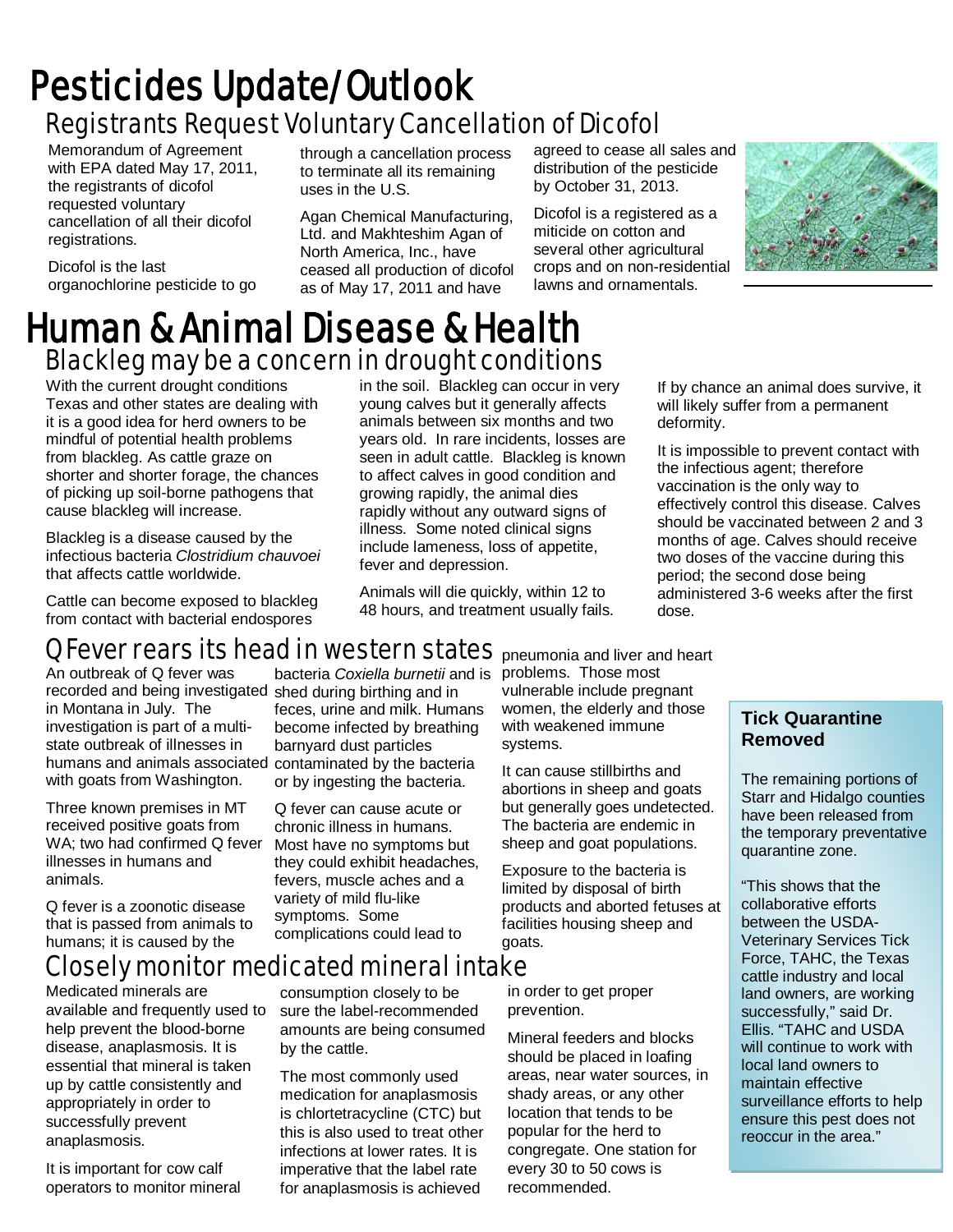Veterinary Entomology **Page 4 of 6** 

# **Special Topics of Interest Redefining sustainability**

Sustainability means different things to different people; activists have tried to convince some consumers it means returning to production systems like our grandparents day.

But as John Capper, PhD, animal scientist, puts it, less-intensive production can work for some producers but our greatest opportunities is to enhance sustainability to improve overall productivity per unit of land and other inputs.

## U.S. burger market sizzling

Burger consumption in the U.S. is significantly higher now than it was just two years ago. Nearly half of all consumers say they eat a burger at least once a week.

The study also found that 36% of consumers ate a burger because they were craving it.

Other findings from the study include:

In animal agriculture, sustainability is where improvements in productivity reduce the environmental "footprint" of each animal and the industry overall. The volume of beef that took 3,000 animal days to produce in 1977 only took 1,900 animal days in 2007, using less land, less water, less feed and producing less waste.

Capper also noted that carcasses from conventional cattle average 800 lbs in 453 days, natural cattle average 714 lbs

- Younger consumers are highly interest in vegetarian burger options.

- The importance of health-halo attributes such as all-natural, hormone-free, steroidfree and antibiotic-free has grown since 2009.

- The most commonly offered cheese on burgers at limited-service restaurants is American, but Cheddar is by far the most popular in the full-service segment.

in 464 days and grass-fed cattle average 615 lbs in 674 days. Based on this information shifting U.S. beef production to "natural" would require 14.4 million more animals and shifting entirely to grass-fed production would require 64.6 million more animals to produce the same volume of beef as conventional practices. Grass-fed will also need 131 million more acres of land, 468 billion additional gallons of water and produce 134 million extra tons of greenhouse gas emissions.

An interesting note about this article is that it mentions how people want to know where the meat is coming from but it also says burger consumption continues to be high due to quick-service value menus. It might be me but those statements seem to be an oxymoron.

Whatever the reason, burger consumption is high and probably will be for awhile.

## Illinois farms open the doors to Chicago moms

A group of Illinois farm families are opening their doors to moms from the Chicago area.

In a new program called "Field Moms" launched by Illinois Farm Families, Chicago area moms are given the opportunity to see first-hand where their food comes from and have their questions answered by the farmers who

#### grow it.

Surveys taken by moms showed that moms have a lot of questions about food; chemical use and hormones were two of the top issues.

It was also revealed in the surveys that moms have a high regard for farmers and value them but they aren't sure farmers are always doing the right thing.

The farm tours will take place over a 12-month period and will include crop, dairy, beef and pork farms.

Moms will be encouraged to blog about their experiences and share with other moms what they have learned.

### Merck announces new name

Merck's animal health division, formerly known as Intervet/Schering-Plough Animal Health, announced their new name of Merck Animal Health on June 29, 2011.

"The name change reflects Merck's

commitment to animal health and its complementary role to the overall business," said Raul Kohan, president of Merck Animal Health.

"We are unwavering in our commitment to veterinarians, producers, pet owners

and society as a whole. We aim to generate additional value and sustained growth by continuing to provide integrated solutions with innovative animal health products and services to meet the evolving needs of our customers."

i

l.

Ĩ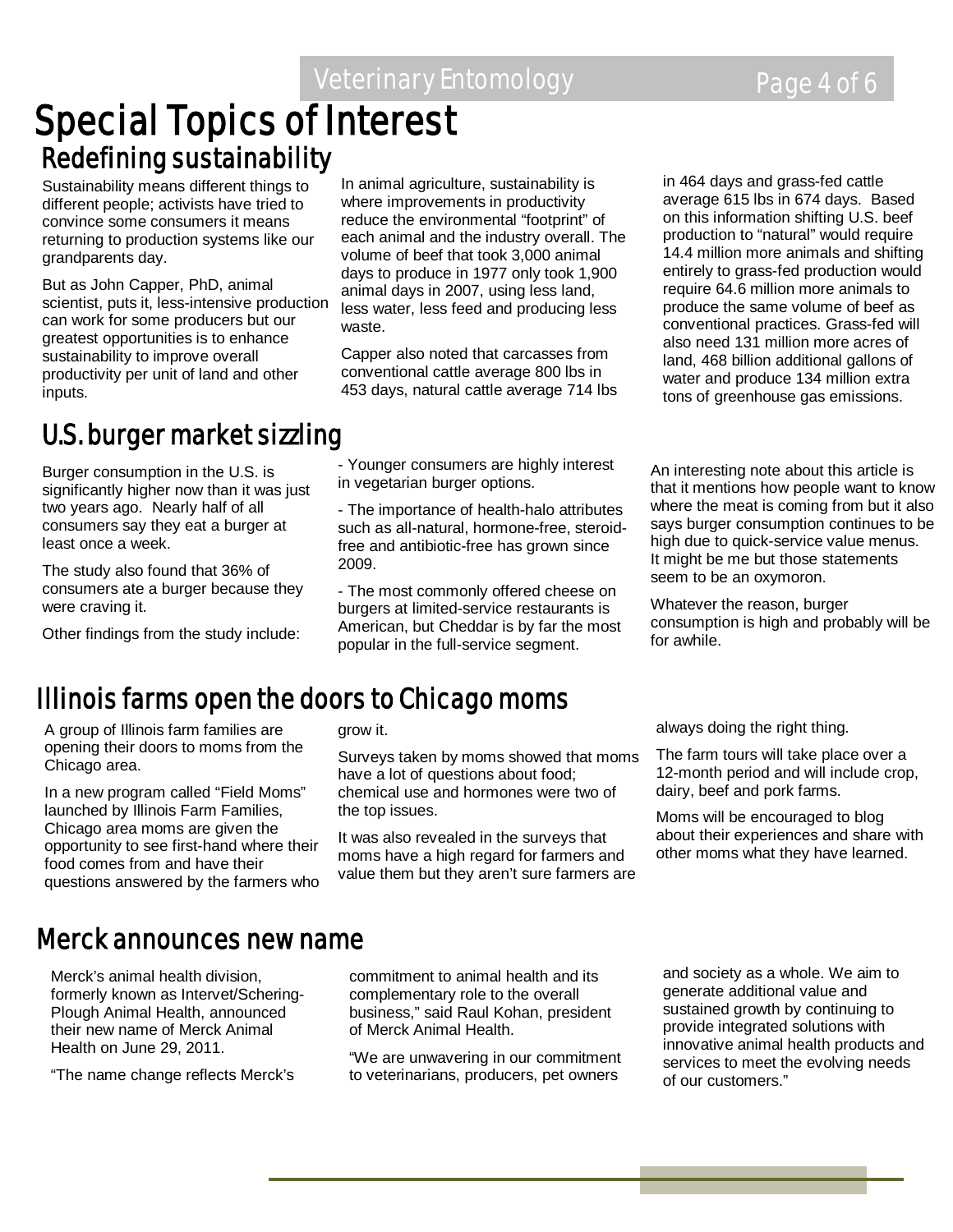## Journal Reviews

#### Chemical composition and fumigant toxicity of the essential oils from 16 species of *Eucalyptus* against Haematobia irritans (Diptera: Muscidae) adults. 2011. Juan et al. J Econ Entomol. 104: 1087-1092.

Oils were extracted from various *Eucalyptus* by hydrodistillation. The chemical composition of these oils was determined to be cineole, pinene, terpineol, and cymene.

The vapors from these essential oils and their major components were found to be toxic to horn fly adults. All oils were tested for a 50% knockdown rate.

**The Impact.** The addition of *Eucalyptus*  oils in the fight against horn fly adults is a great way to start using more natural products to combat these flies and off-set any building resistance. At a 50% knockdown rate some control will occur but not at the same level as conventional insecticides.

#### Seasonal abundance of stable flies and filth fly pupal parasitoids (Hymenoptera: Pteromalidae) at Florida equine facilities. 2011. Pitzer et al. J Econ Entomol. 104: 1108-1115.

Stable fly surveillance was conducted at four horse farms in Florida with the use of alsynite sticky traps. Three traps were placed on each side and adults were collected on a weekly basis.

In addition, stable fly and house fly

pupae were collected weekly from 3-5 different locations at each farm. Pupae were brought to the lab and observed for adult fly or parasitoid emergence.

Stable fly numbers varied throughout the year and by location but the high

numbers were recorded during the spring.

**The Impact.** Like FL, stable fly numbers vary in TX by season and parasitoid wasps from the *Spalangiai sp.* are native to TX and do their job controlling stable fly and house fly pests.

#### Assessment of *Stomoxys calcitrans* (Diptera: Muscidae) as a vector of porcine reproductive and respiratory syndrome virus. 2011. Rochon et al. J Med Entomol. 48: 876-883.

The authors investigated the vector potential of stable flies in the transmission of porcine reproductive and respiratory syndrome virus under laboratory conditions.

Wild stable flies were collected near pig farms in North Carolina and tested for the virus, all tested positive. Lab reared stable flies were fed blood infected with the virus and none were able to transmit the virus.

**The Impact**. Despite the efforts of the authors, stable flies do not carry the porcine virus. Stable flies have still not been found to vector any pathogens or viruses despite their contact with animals.

#### Evaluation of surveillance methods for monitoring house fly abundance and activity on large commercial dairy operations. 2011. Gerry et al. J Econ Entomol. 104: 1093-1102.

The house fly activity on three large dairies in California was monitored during peak fly activity by using spot cards, fly tapes, bait traps, and Alsynite traps.

Counts for all monitoring methods were significantly related with spot card counts and fly tape counts significantly related to bait trap counts 1-2 wks later.

**The Impact**. Spot cards are a useful way to monitor house flies for dairy IPM programs.

#### Distribution of Rhipicephalus (Boophilus) microplus and Rhipicephalus (Boophilus) annulatus (Acari: Ixodidae) infestations detected in the United States along the Texas/Mexico Border. 2011. Lohmeyer et al. J Med Entomol. 48: 770-774.

Seven hundred ninety tick specimens were submitted to the National Veterinary Services Laboratory for species identification.

The ticks were identified as *R. microplus* and *R. annulatus* and were marked geographically in a system database.

**The Impact.** The submitted ticks were collected from 11 Texas counties and compared to their natural distribution with Mexico.

#### Response of Mexican *Rhipicephalus (Boophilus) microplus* ticks to selection by amitraz and genetic anaylsis of attained resistance. 2011. Fragoso-Sanchez et al. J Entomol. 8: 218-228.

The aim of this study was to describe the genetics of amitraz resistance evolution and to obtain the independent genes number involved.

One susceptible strain of ticks and two

resistant strains were tested against amitraz on naïve-heifers. The susceptible strain was controlled 29 fold but the resistance strains showed lots of genetic interaction with recessive and dominate genes.

**The Impact**. Although the resistant strains were found to exhibit several genes that cause amitraz to not be effective, this does not mean native strains of ticks would react the same way.